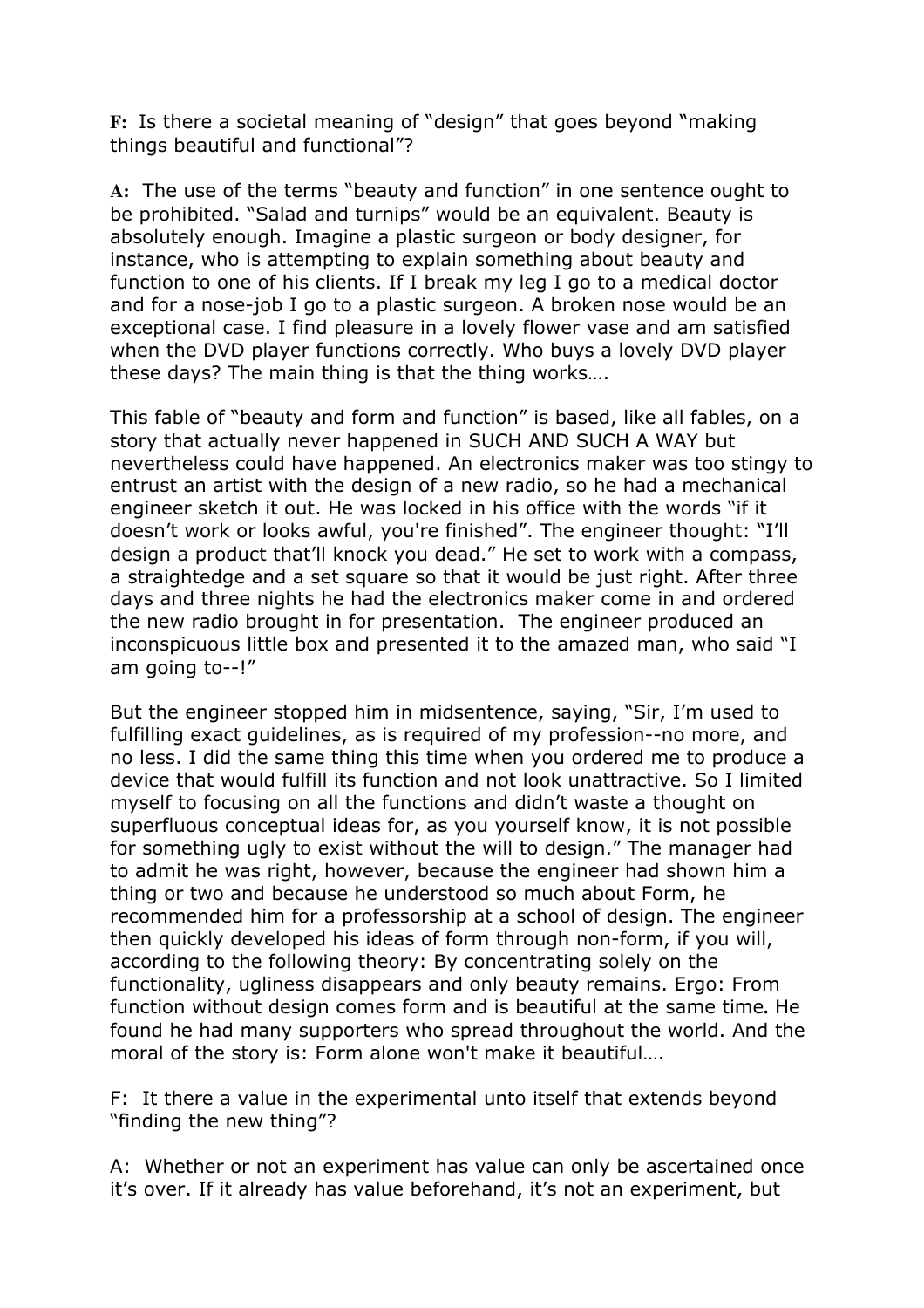rather an investigation. An experiment can also go wrong; an investigation, however, cannot. The first atomic bomb was an experiment. Genetic research is also an experimental matter that could yet turn into something quite dangerous. Designers don't experiment; they only want to play. Maybe a little designer's chair might break to pieces but that's not a catastrophe, to the contrary, it only spurs the consumer's appetite. Design is harmless. Nothing can go wrong there.

F: Does it make sense to want to design everything? (Research, shampoo, drugs, hair, bread rolls).

A: I would say that it is neither makes sense nor is it senseless. All beautiful things in this world are simply here. If they weren't designed they'd still be here, only somewhat different. If an apple wasn't an apple then perhaps it'd be a pear or a banana. Everything that is, or most things, in any case, possess a shape, if not one, then another. It's like that with design: You can't do anything against it nor can you do anything for it. It just happens.

F: Is there such a thing as "social" design?

A: Oh, this expression. Derived from "social architecture". Sounds good in public projects and if everyone is paying for something, it also needs a social angle. Social means, more or less: House the largest number of inhabitants in the smallest possible area and do it in such a way that they don't destroy themselves right away when social tensions arise. The architect himself doesn't live socially; "social design" can be seen in just the type of products that no designer or architect would ever use.

F: Is design art?

A: No. Art is spelled completely differently. Namely K-U-N-S-T (German for Art). As opposed to D-E-S-I-G-N… Closely related to both is D-U-N-S-T (play on words, Dunst meaning 'fog' or 'haze'--tr.). Art with a smattering of design, or D-E-S-T… To begin as a designer and stop as an artist…or reversed…K-U-S-I-G-N …

F: What does the continuing enthusiasm for design mean, generally?

A: Enthusiasm in itself is a lovely thing…especially in youth who are always seeking to vent; in doing so, it is only natural that lines are crossed in the process. But the fun really begins when the frivolity ends. As an adult you can observe this for a period of time but then one ought to wholeheartedly drop the hammer on the good times and make it clear to young people that there are other things in life as well. Exactly what that is, they have to find out for themselves.

F: Can design help solve pressing problems in this world? If so, how? If